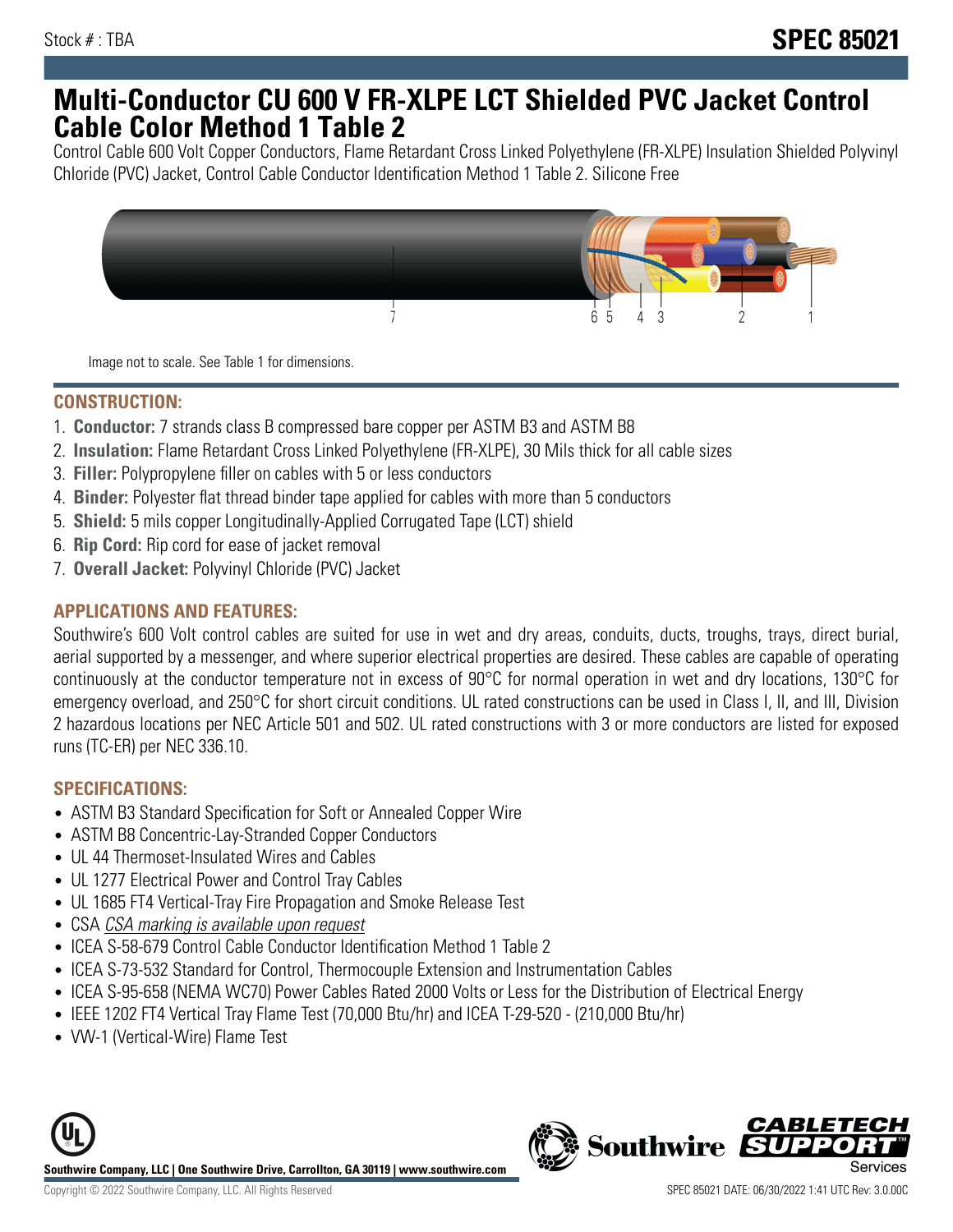### **SAMPLE PRINT LEGEND:**

#### UL Listed

SOUTHWIRE {UL} XX AWG X/C FRXLP SHIELDED TYPE TC 600V PVC SUN. RES. DIRECT BURIAL YEAR{SEQUENTIAL FOOTAGE MARKS} SEQ FEET

#### Non UL Listed

SOUTHWIRE XX AWG X/C FRXLP SHIELDED TYPE TC 600V PVC SUN. RES. DIRECT BURIAL YEAR{SEQUENTIAL FOOTAGE MARKS} SEQ FEET